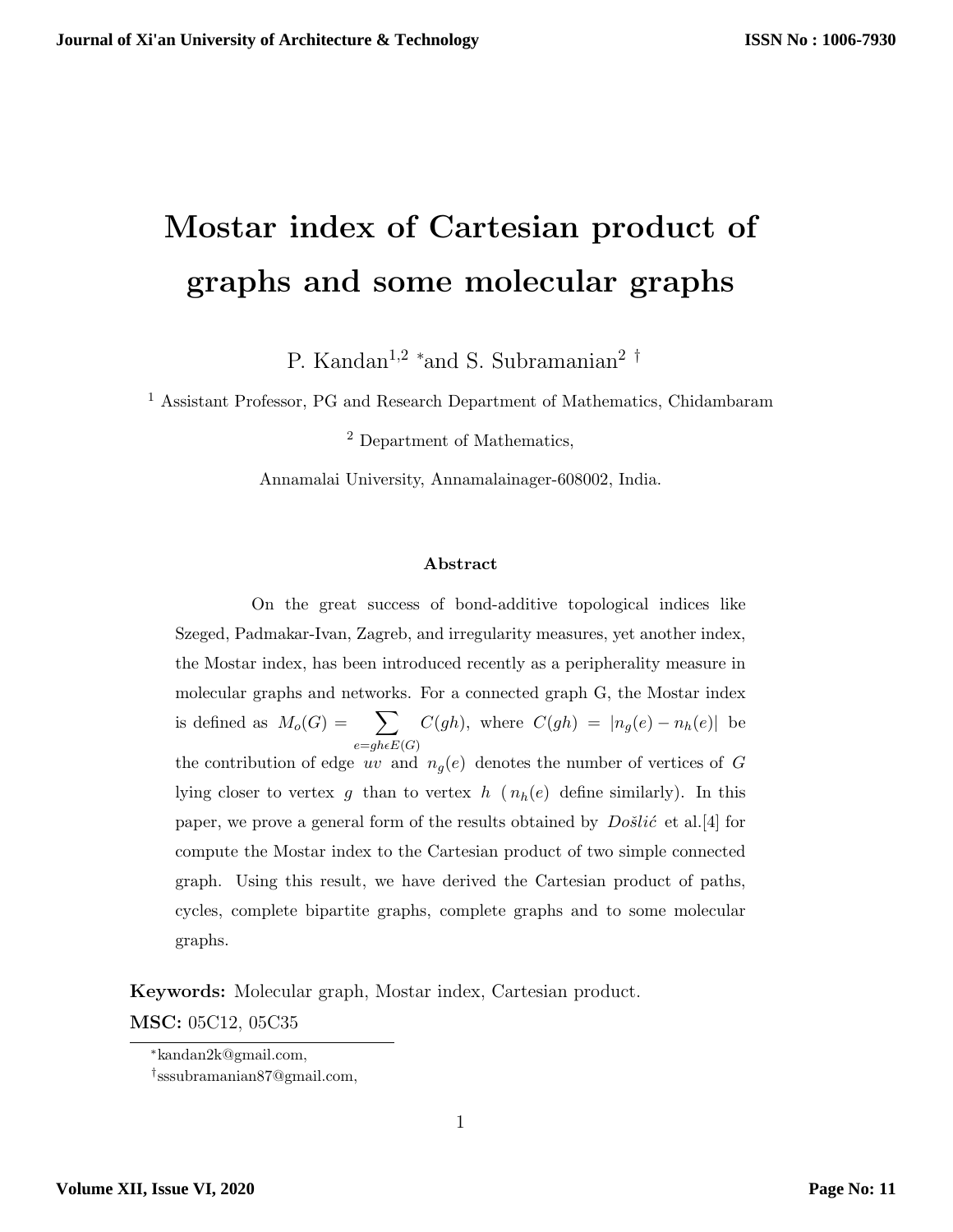## **1 Introduction**

In chemical graph theory, the vertices of a molecular graph *G* represent the atoms and edges represent the bonds. The shape derived from a chemical compound is often called its molecular graph. Research in mathematical chemistry gives a special attention to capturing the essence of molecular graph and hence, one sometimes wants to associate a unique quantitative value to each chemical compound. One such a characterization in mathematical chemistry is to study the structural invariants of chemical structure, called topological indices or molecular descriptors. An extremely large amount of new topological indices has been introduced and applied for quantitative structure activity relationship(QSAR) and quantitative structure property relationship(QSPR) studies focusing on structure-dependent chemical behavior of molecules. A topological index is a numerical value associated with chemical constitution for correlation of chemical structure with various physical properties, chemical reactivity or biological activity(e.g., boiling point and melting point). Most of the existing topological indices is mainly based on distances and degree of the given molecular graphs. One of the oldest topological index is Wiener index[24], introduced in 1947, with many chemical applications and mathematical properties and is probably the most studied index from both theoretical and practical points of view (refer[22])belongs to the distance based index, as well as Harary index, total eccentricity index and Balaban index are the few more distance base indices. Zagerb index, Randi $\acute{c}$  index are some of the well studied degree-based indices. Another type of indices called bond-additive indices that measures peripherality of individual bonds (i.e., edges). An edge is peripheral if there are many more vertices closer to one of its end-vertices than to the other one. Sum of the contributions of all edges and produces a global measure of peripherality of a given graph. One such a bond-additive indices has been recently introduced during a small workshop held at the city of Mostar called Mostar index[23]. In the same article, a simple cut method for computing the Mostar index of benzenoid systems was presented. Moreover, extremal trees and unicyclic graphs were studied. Later, the extremal values of the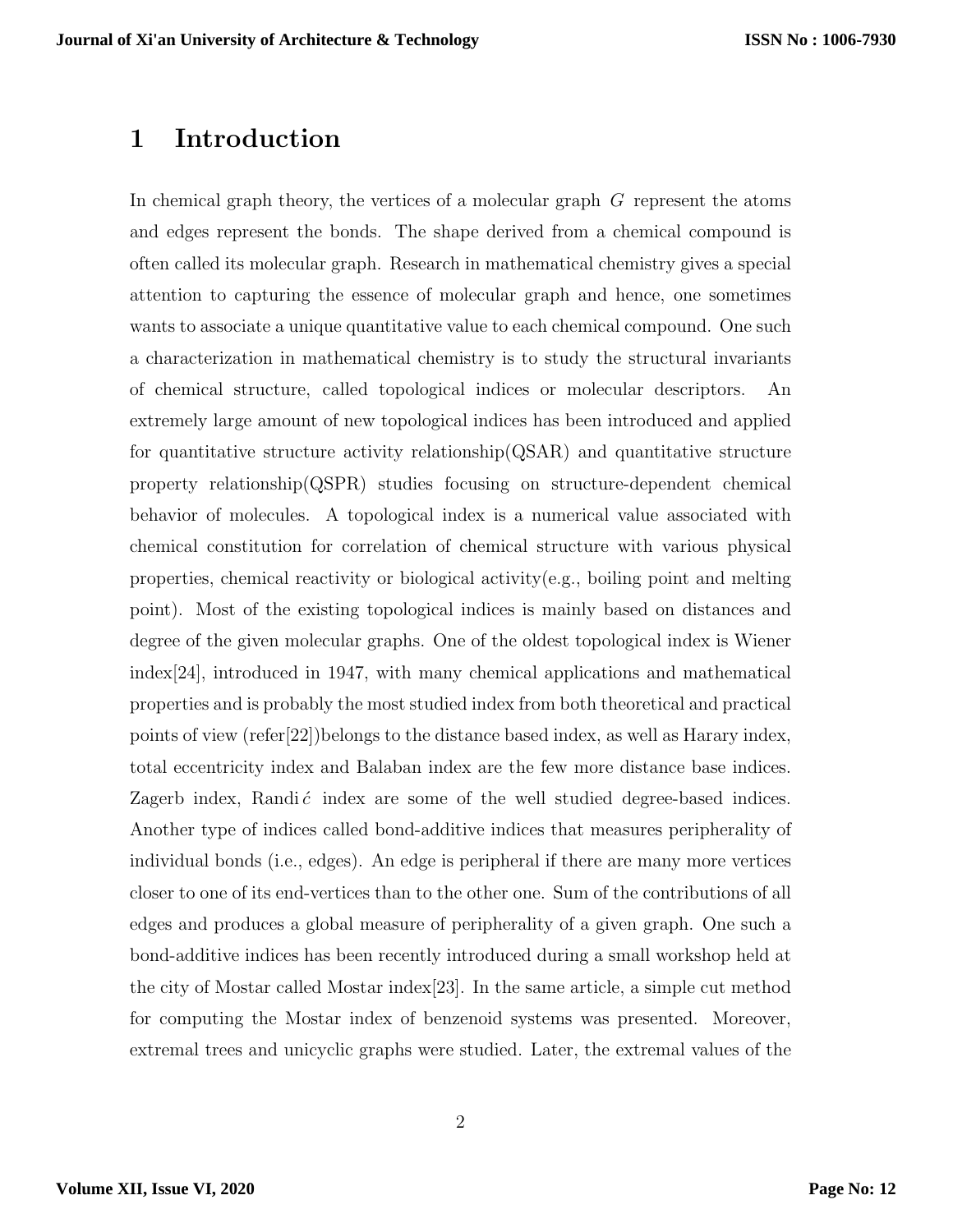Mostar index were characterized for bicyclic graphs in reference[1] . Arockiaraj et al.[2] introduce edge-Mostar and total-Mostar indices and obtained these indices for the family of coronoid and carbon nanocone structures. Hayata and Zhoua[8] obtained the n-vertex cacti with the largest Mostar index, and gave a sharp upper bound of the Mostar index for cacti of order n with k cycles. Furthermore, in [6] discussed the Mostar index interms of automorphism of graph and determine for the class of patch fullerence.

Graph operations play an important role in chemical graph theory. Different molecular graphs can be obtained by applying graph operations on some general or particular graphs. Hence it is important to study the various graph operations in order to understand how it is related to the corresponding topological indices of the original graphs. There are several other results regarding various topological indices under different graph operations are available in the literature (see [19, 10] ). One of the chemically interseting graph operation is Cartesian product. The linear polynomial chain, nanotube, nanotorus are some of the molecular graphs obtained using Cartesian product. Main aim of this article is to completely settle the exact value of Mostar index to the Cartesian product of any simple connected graphs , which is the general form of the Mostar index to the Cartesian product of partial cubes obtained by  $Do\ddot{\delta}li\acute{c}$  et al. in [4]. Using this result we obtained here to the Cartesian product of paths, cycles, complete graph, complete bipartite graph and some molecular structure like cubic corbon and polyacene.

## **2 Preliminaries**

All graphs considered in this paper are simple that is, no loop and multiple edge and connected that is there is a link between any pair of vertices in a graph. A graph *G* is a pair  $G = (V(G), E(G))$  consisting of a finite set  $V(G)$  of vertices and  $E(G)$ is a set of pairs of elements in  $V(G)$ . Let  $V(G) = \{g_1, g_2, ..., g_n\}$  be the vertex of *G* and  $E(G) = \{g_i g_j | g_i, g_j \in V(G)\}\)$  be an edge set of *G*. The degree of a vertex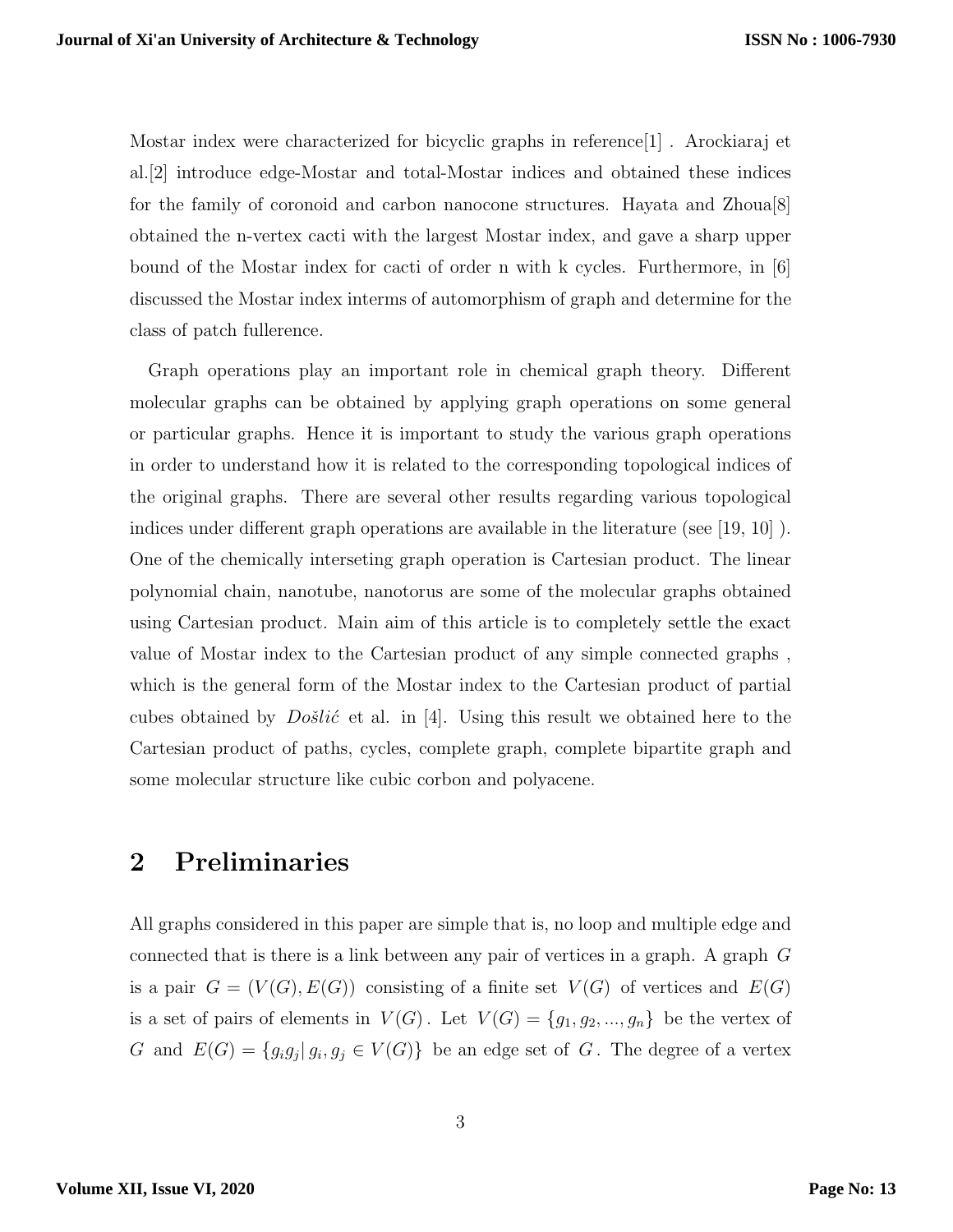$g_i$  in a graph *G* is the number of its neighbours and is denoted by  $d_G(g_i)$ . The distance between the vertices  $g_j$  and  $g_k$  is the length of the shortest path joining  $g_j$  and  $g_k$  and is denoted by  $d_G(g_j, g_k)$ . The complete graph, the path, the cycle the complete equipartite, and the tree on *g* vertices are denoted by  $K_g$ ,  $P_g$ ,  $C_g$ ,  $K_{g,g}$ and *T<sup>g</sup>* respectively.

A vertex  $x \in V(G)$  is said to be equidistant from the edge  $e = gh$  of G, if  $d_G(g, x) = d_G(h, x)$ . For an edge  $e = (g, h) \in E(G)$ , the number of vertices in *G* whose distance to the vertex *g* is smaller than the distance to vertex *h* in *G* is denoted by  $n_G(g, e) = n_g(e)$  and  $n_G(h, e) = n_h(e)$  is the number of vertices in *G* whose distance to the vertex *h* in *G* is smaller than to the vertex  $g$ ; the vertices equidistant form both end point of the edge  $e = (g, h)$  are not counted. To expect that interaction of two constitute element will be affected by their distance in the graph.The properties of whole graphs by summing contributions of individual vertcies and edges are called vertex - and bond - additive indices respectively[16, 9].

## **3 Mostar index of Cartesian Product**

For term and concept not define here we refer the reader to any of classical on graph theory. The wiener index of a graph *G* is defined as the sum of all distance between pair of vertices of G,then now

$$
W(G) = \sum_{g,h \in V(G)} d_G(g,h)
$$

where  $d_G(g, h)$  denotes the usual shortest path distance in  $G$ . It was introduced by *G* Harold Wiener in order to calculate the boiling points of translucent until known it has found various applications chemistry and network theory. For every tree *T* the wiener index can be computed as the sum of edge contributions more precisely

$$
W(T) = \sum_{e=gh \in E(T)} n_g(e) n_h(e)
$$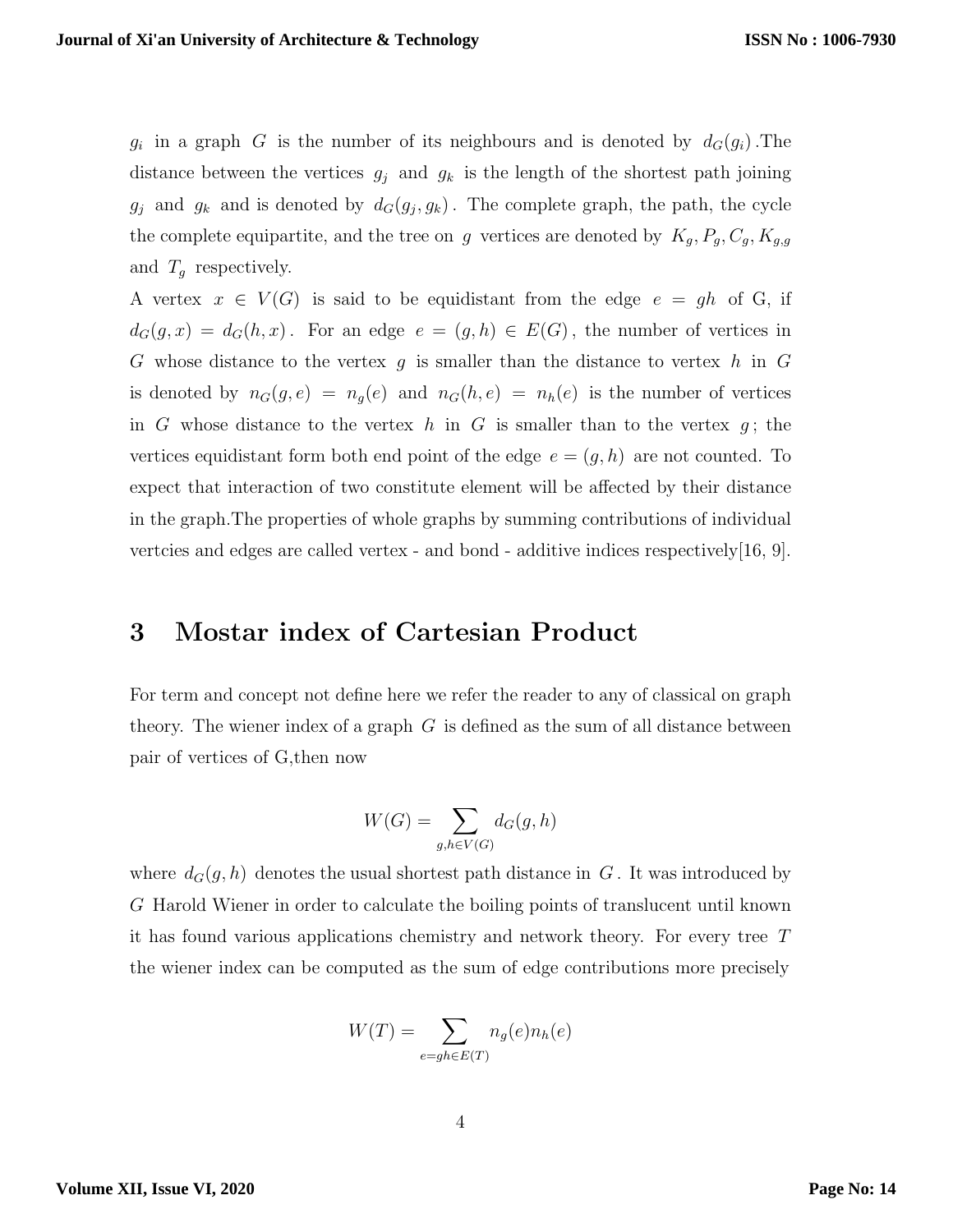.

There are many ways to define meaningful edge contributions, and there are many bond-additive indices, among the best known is, the szeged index introduced by, Gutman in 1994 [7] defined as

$$
Sz(G) = \sum_{e=gh \in E(G)} n_g(e)n_h(e)
$$

which possesses many interesting applications in chemistry and network theory, and that for any tree *T* it holds  $W(T) = Sz(T)$ . Motivated by the success of the Szeged index, some variations were also introduced laterly, one of the interesting descriptor is the Padmakar-Ivan index[14, 12, 15] defined by  $PI(G) = \sum$ *e*=*gh∈E*(*G*)  $[n_g(e) + n_h(e)].$ Very recently, another intresting bond-additive topological index, named as the Mostar index, has been introduced [1].

#### **Definition 3.1.** *Mostar Index:*

*For any connected graph G, the Mostar index of G, denoted as Mo*(*G*)*, is defined as as the sum of absolute differences between*  $n_g(e)$  *and*  $n_h(e)$  *over all edges*  $e = gh$ *of G .*

*In short a Mostar index of G is*

$$
M_o(G) = \sum_{e=gh\epsilon E(G)} |n_g(e) - n_h(e)|
$$

*The absolute difference*  $|n_g(e) - n_h(e)|$  *will be called the contribution of edge*  $e =$ *gh and denoted by C*(*gh*)*, so as the Mostar index equivalently expressed as a*

$$
M_o(G) = \sum_{e=gh \in E(G)} C(gh)
$$

Graph operation play an important role in studied of graph decomposition into isomorphic sub graph.It is well known that many graphs arise from simple graphs

*.*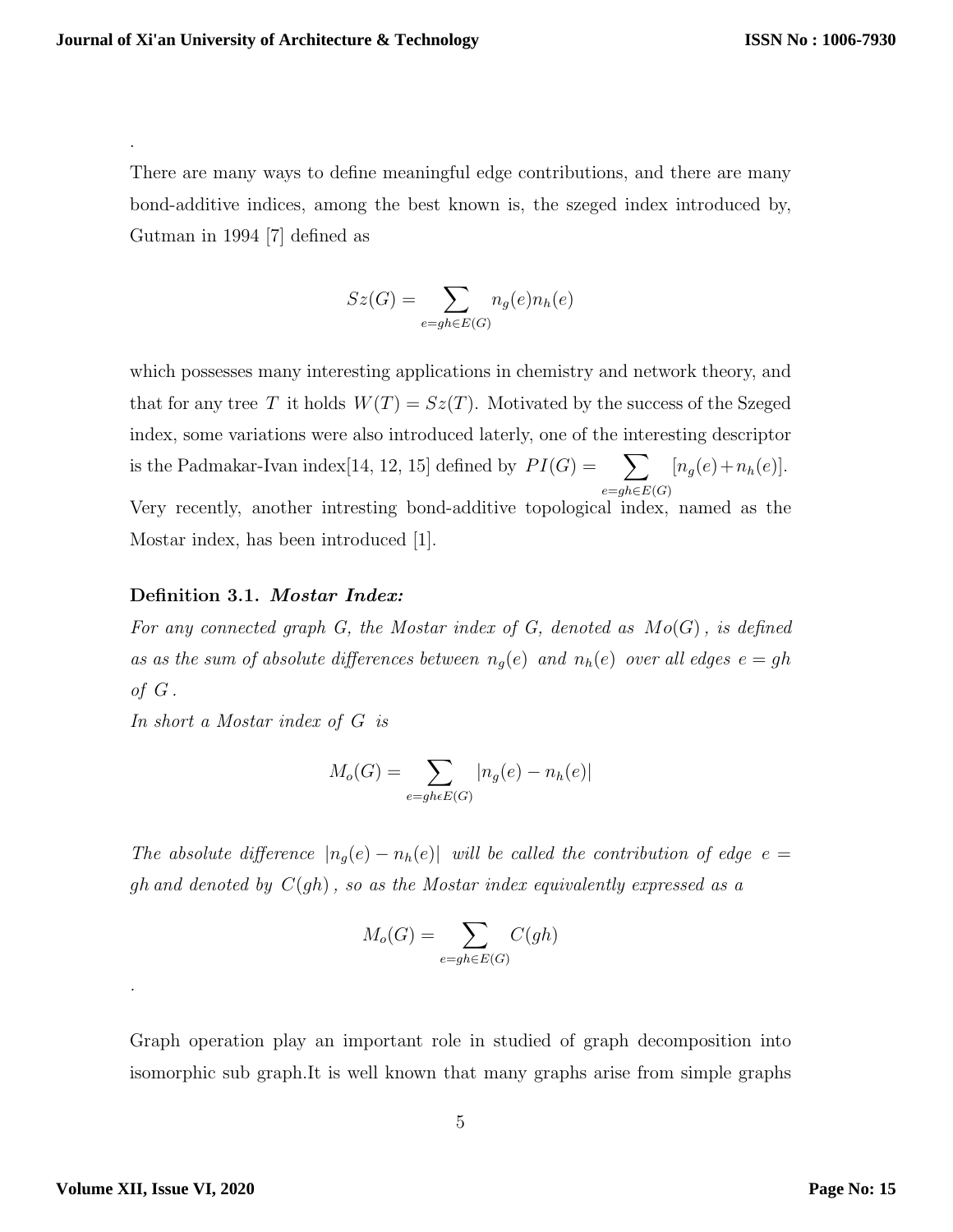via various graph operation and one can study the properties of smaller graphs and deriving with it some information about larger graphs, Hence it is important to understand how certain invariant of such product graphs are related to corresponding invariant of the original graphs. The Cartesian product is an important method to construct a bigger graph and plays an important role in the design and analysis of networks [25]. Throughout the paper we will use the following notation; For a connected graph *G, H,* let the vertex set of *G* is  $V(G) = \{g_1, g_2, g_3, \ldots, g_n\}$ 

and the vertex set of *H* is  $V(H) = \{h_1, h_2, h_3, \ldots, h_m\}$ .

#### **Definition 3.2.** *Cartesian Product:*

*Cartesian product of G and H is a graph, denoted by*  $G\Box H$ *, with the vertex set*  $V(G \Box H) = \{(g_i, h_r)| g_i \in V(G), h_r \in V(H)\}\$ and any two vertices  $(g_i, h_r)$   $(g_j, h_s)$ are adjacent in  $G \Box H$  if and only if  $g_i = g_j$  and  $h_r h_s \in E(H)$  or  $g_i g_j \in E(G)$  and  $h_r = h_s$ .

For our convenience, we partition the edge set of  $G\Box H$  into two set

 $E_1 = \{(g_j, h_l), (g_j, h_m) | g_j \in V(G), h_l h_m) \in E(H)\}\$ 

and  $E_2 = \{(g_j, h_l)(g_k, h_l)|g_jg_k \in E(G), h_l \in V(H)\}\$ , that is  $E_1$  denoted the edges of the copies of *H* corresponding to the vertices of *G* and *E*<sup>2</sup> denotes the edges of the copies of *G* to the vertices of *H* .

Clearly the above definition yield the lemma stated below.

### **Lemma 3.1.** *Let G and H be graphs. Then we have:*

(i)  $|V(G \Box H)| = |V(G)||V(H)|$ ,  $|E(G \Box H)| = |E(G)||V(H)| + |E(H)||V(G)|$ (ii) If  $(g_i, h_l)$  and  $(g_j, h_m)$  are vertices of  $G \Box H$ , then  $d_{G \Box H}[(g_i, h_l), (g_j, h_m)] =$  $d_G(g_i, g_j) + d_H(h_l, h_m)$  $(iii) d_{G \Box H}[g_i, h_l] = d_G(g_i) + d_H(h_l)$ *(iv)*  $G\Box H$  *cis connected if and only if*  $G$  *and*  $H$  *are connected. (v) The Cartesian product is commutative and associative.* For an edge  $e = g_i g_j \in E(G)$ , let  $T_G(e; g_i)$  be the set of vertices closer to  $g_i$  than  $g_j$ and  $T_G(e; g_j)$  be the set of vertices closer to  $g_j$  than  $g_i$ . That is  $T_G(e; g_i) = [g_i \in$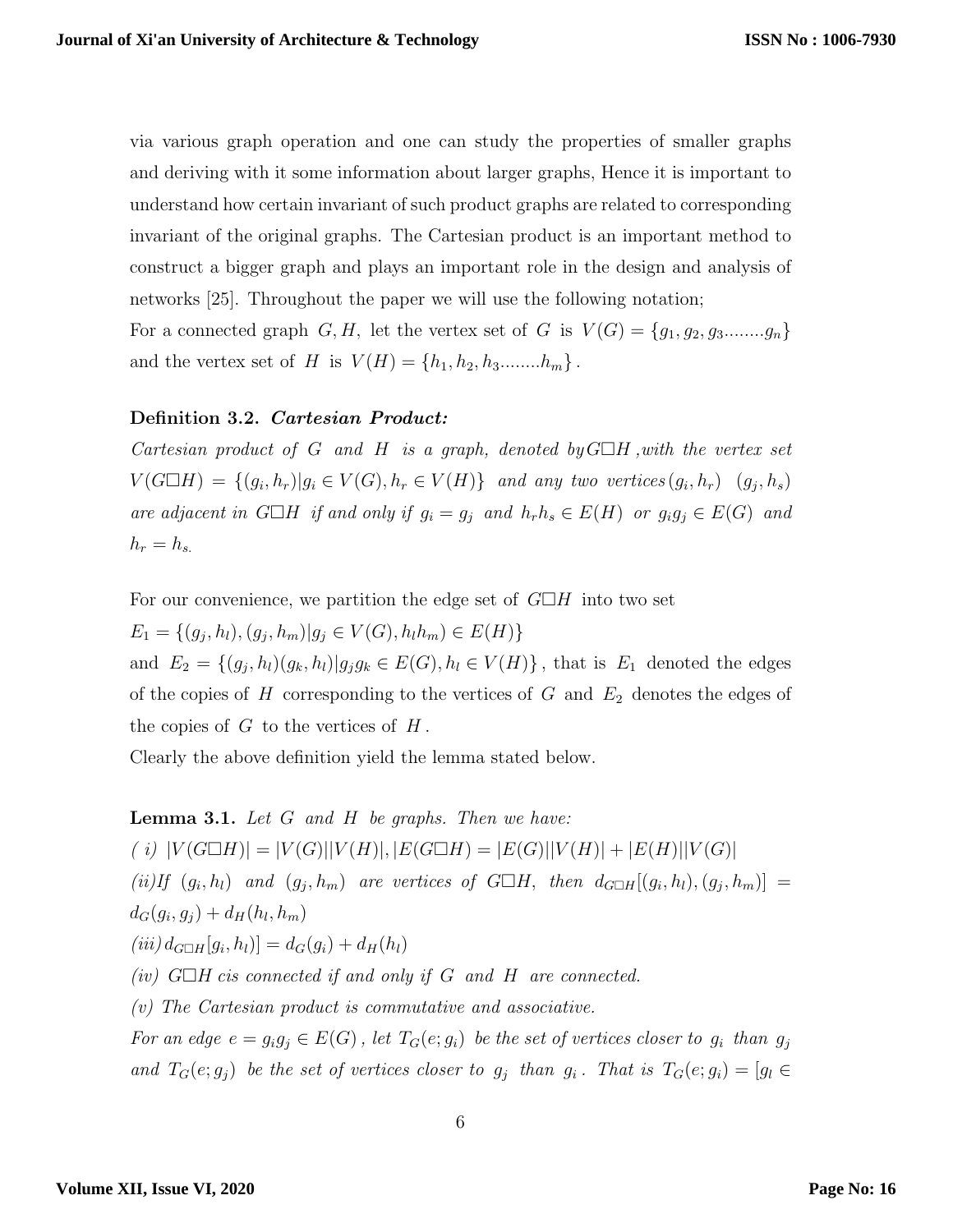$V(G)|d_G(g_i, g_l) < d_G(g_j, g_l)$  and let  $T_G(e; g_j) = [g_l \in V(H)|d_G(g_j, g_l) < d_G(g_i, g_l)]$ *respectively[11, 21].*

As a consequence of the main theorem obtained in [11], we have observe the following as a lemma which is applied in our main result:

**Lemma 3.2.** *Let G and H be graphs. Then for any edge e in the edge partition*  $E_1$ ,  $E_2$  *of*  $G \square H$  *as defined above, we have*  $n_{G \Box H}((g_r, h_i), e) = |V(G)| n_H(h_i, e),$  $n_{G \Box H}((g_r, h_k), e) = |V(G)| n_H(h_k, e)$  *and*  $n_{G \square H}((g_i, h_l), e) = |V(H)| n_G(g_i, e),$  $n_{G \square H}((q_k, h_l), e) = |V(H)| n_G(q_k, e)$  *respectively.* 

For convenience we introduce the following notation. Let  $|V(G)| = V_{|G|}$  and  $|V(H)| = V_{|H|}$  denote the number of vertices in *G* and *H* respectively. To the continuation of the above discussion, now we move to the main results of this section by obtaining the Mostar index to the Cartesian product of two graphs.

**Theorem 3.1.** *Let G and H be two connected graphs. Then we have*  $M_o(G \Box H) = V_{|H|}^2 M_o(G) + V_{|G|}^2 M_o(H)$  where  $V_{|G|}$ ,  $V_{|H|}$  be the order of vertex set of *the graph G, H respectively.*

Proof:

Let  $|V(G)| = V_{|G|}$  and  $|V(H)| = V_{|H|}$  be the number of vertices in *G* and *H* respectively. Assume that the edge set of  $G \Box H$  is partitioned into  $E_1$  and  $E_2$  as defined early. Then by the definition of Mostar index of graph  $G\Box H$ , we have

$$
M_o(G \square H) = \sum_{xy=e'=E(G \square H)} C(gh)
$$
  
= 
$$
\sum_{xy=e'=E(G \square H)} |n_{G \square H}(x, e') - n_{G \square H}(y, e')|
$$
  
By applying the above lemma [3.1] and [3.2], we have  

$$
M_o(G \square H) = \sum_{e'=(g_r, h_i)(g_r, h_k) \in E_1} |n_{G \square H}((g_r, h_i), e') - n_{G \square H}((g_r, h_k), e')|
$$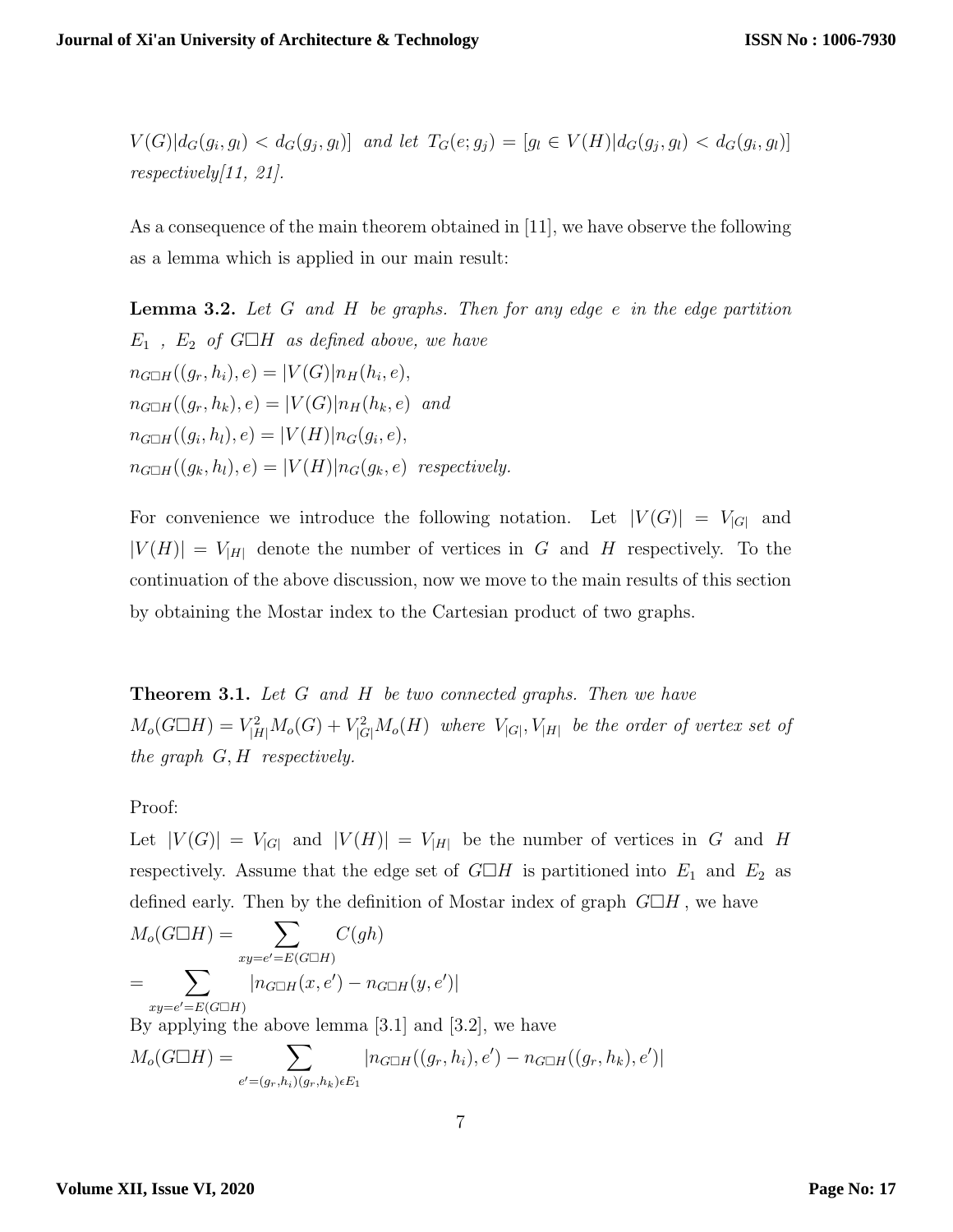+ 
$$
\sum_{e'=(g_i, h_l)(g_k, h_l) \in E_2} |n_{G \Box H}[(g_i, h_l), e'] - n_{G \Box H}((g_k, h_l), e')|
$$
  
\n= 
$$
\sum_{e=(h_i, h_k) \in E_1} |V_{|G|} n_H(h_i, e) - V_{|G|} n_H(h_k, e)|
$$
  
\n+ 
$$
\sum_{e=(g_i, g_k) \in E_2} |V_{|H|} n_G(g_i, e) - V_{|H|} n_G(g_k, e)|
$$
  
\n= 
$$
V_{|G|} \sum_{e=(h_i, h_k) = E_1} |n_H(h_i, e) - n_H(h_k e)| + V_{|H|} \sum_{e=(g_i, g_k) = E_2} |n_G(g_i, e) - n_G(g_k, e)|
$$
  
\n= 
$$
V_{|G|} V_{|G|} M_o(H) + V_{|H|} V_{|H|} M_o(G)
$$
  
\n= 
$$
V_{|G|}^2 M_o(H) + V_{|H|}^2 M_o(G)
$$

This completes the proof.

It is easy to observe from the refrence[23], the Mostar index of path is

$$
M_o(P_g) = \begin{cases} \frac{(g-1)^2}{2} & : \text{if g is odd,} \\ \frac{g(g-2)}{2} & : \text{if g is even,} \end{cases}
$$

The proof of the following corollaries are directly follows from the main Theorem 3.1.

Corollary 3.1. Let 
$$
P_g
$$
 and  $P_h$  be a path on g and h vertices respectively, then  
\n
$$
M_o(P_g \Box P_h) = \begin{cases}\n\frac{gh}{2}(2gh - g - h) & : if g \text{ and } h \text{ is even,} \\
\frac{g^2 + h^2}{2} + gh(gh + g + h) & : if g \text{ and } h \text{ is odd} \\
\frac{(h(h - g^2))}{2} + gh^2(g - 1) & : if g \text{ is odd, } h \text{ is even}\n\end{cases}
$$

A graph *G* is said to be a vertex transitive if for every pair  $g_i, g_j \in V$  there exists an automorphism  $f$  that maps  $g_i$  to  $g_j$ .

**Corollary 3.2.** *[13] For a graph G, H and if H is a vertex transitive, then*  $M_o(G \Box H) = V_{|H|}^2 M_o(G)$ .

Proof: Given that *H* is a vertex transitive graph then its Mostar index  $M_o(H) = 0$ [23]. So by the Theorem 3.1., we have

$$
M_o(G \square H) = V_{|H|}^2 M_o(G)
$$

From the above Corollary 3.2., if G is also vertex transitive, then  $M_o(G \Box H) = 0$ . Since some of the standard graphs like the cycle, the complete graph, the complete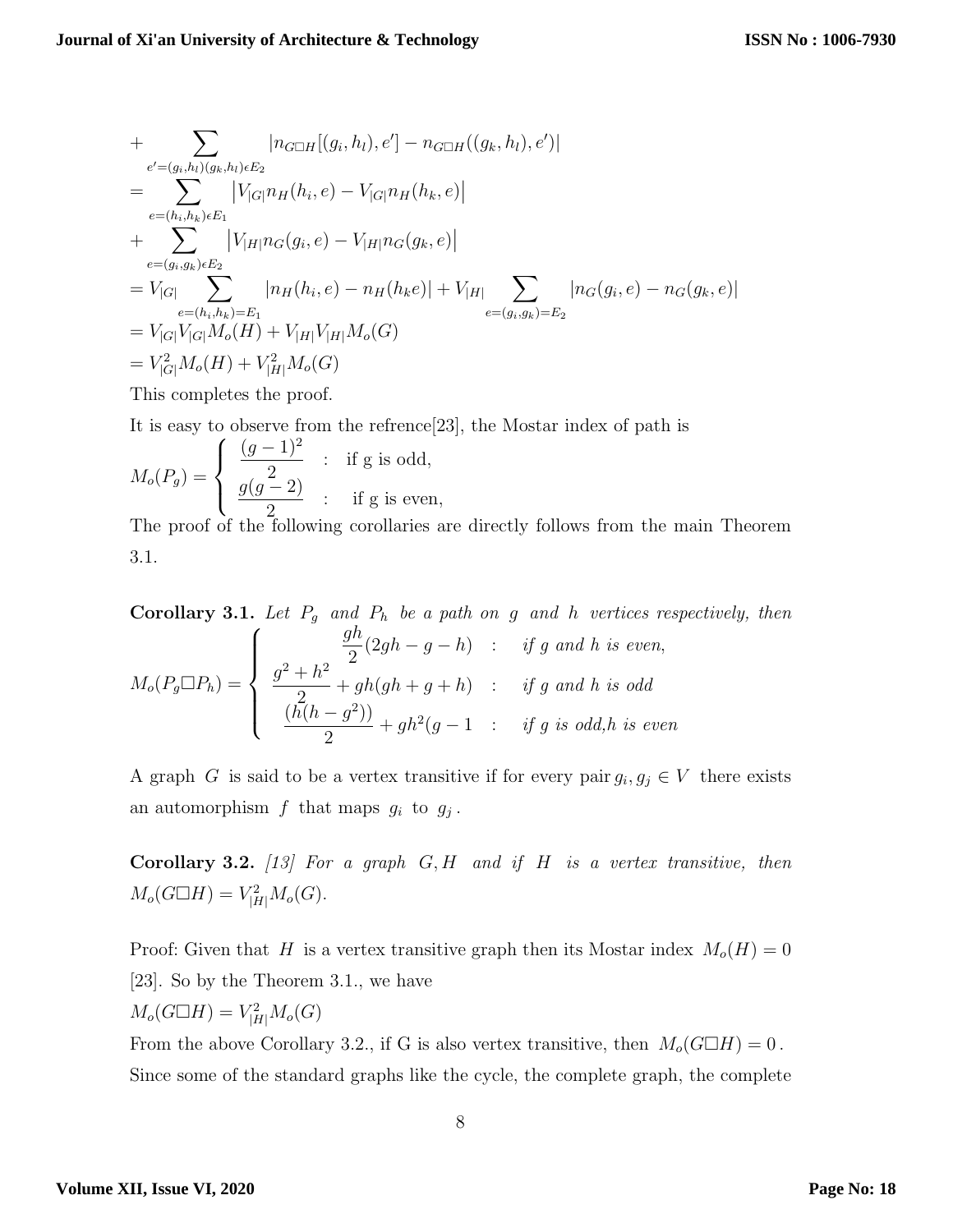equibipartite graph and some molecular graph like platonic, the Archimedean solids, prisms and antiprisms and also for the unique fullerene on 60 vertices with full icosahedral symmetry (the buckyball) are vertex transitive, we hav the following examples:

 $1. M_o(P_g \Box K_h) = V_{|K_h|}^2 M_o(P_g)$ 2.  $M_o(P_g \Box C_h) = V_{|C_h|}^2 M_o(P_g)$ 3.  $M_o(P_g \Box K_{h,h}) = V_{|K_{h,h}|}^2 M_o(P_g)$ 

4.If a graph *H* is Platonic, Archimedean solids, all prisms and anti prisms, then we have  $M_o(G \Box H) = V_{|H|}^2 M_o(G)$ 

5.If *H* is a unique fullerene on 60 vertices with full icosahedral symmetry (the buckyballs)  $M_o(G \Box H) = V_{|H|}^2 M_o(G)$ .

**Corollary 3.3.** *For any graph G and for any tree T on n vertices, then*  $M_o(G \Box T) \leq n^2 M_o(G) + V_{|G|}^2(n-1)(n-2)$ 

Proof: By direct calculation, using the main Theorem 3.1. we have  $M_o(G \Box T) = n^2 M_o(G) + V_{|G|}^2 M_o(T)$  $\leq n^2 M_O(G) + V_{|G|}^2(n-1)(n-2)$ , since  $M_o(T) \leq (n-1)(n-2)$  [23] with equality is hold iff  $T = S_{1,n-1}$  star on *n* vertices.

A broom *Bk,n−<sup>k</sup>* is a tree obtained by taking a path on *k* vertices and attaching *n* − *k* leaves to one of its ends.

**Corollary 3.4.** For any graph G and if  $H = B_{3n-3}$  is Broom, then  $M_o(G \Box B_{3,n-3}) = n^2 M_o(G) + V_{|G|}^2$  $((n-2)^2 + (n-4))$ .

Proof: By directly calculation, using the main Theorem 3.1. we have  $M_o(G \Box B_{3,n-3}) = n^2 M_o(G) + V_{|G|}^2 M_o(B_{3,n-3})$  $= n^2 M_o(G) + V_{|G|}^2$  $((n-2)^2 + (n-4))$ , since  $M_o(B_{3,n-3}) = ((n-2)^2 + (n-4))$ [23]*.*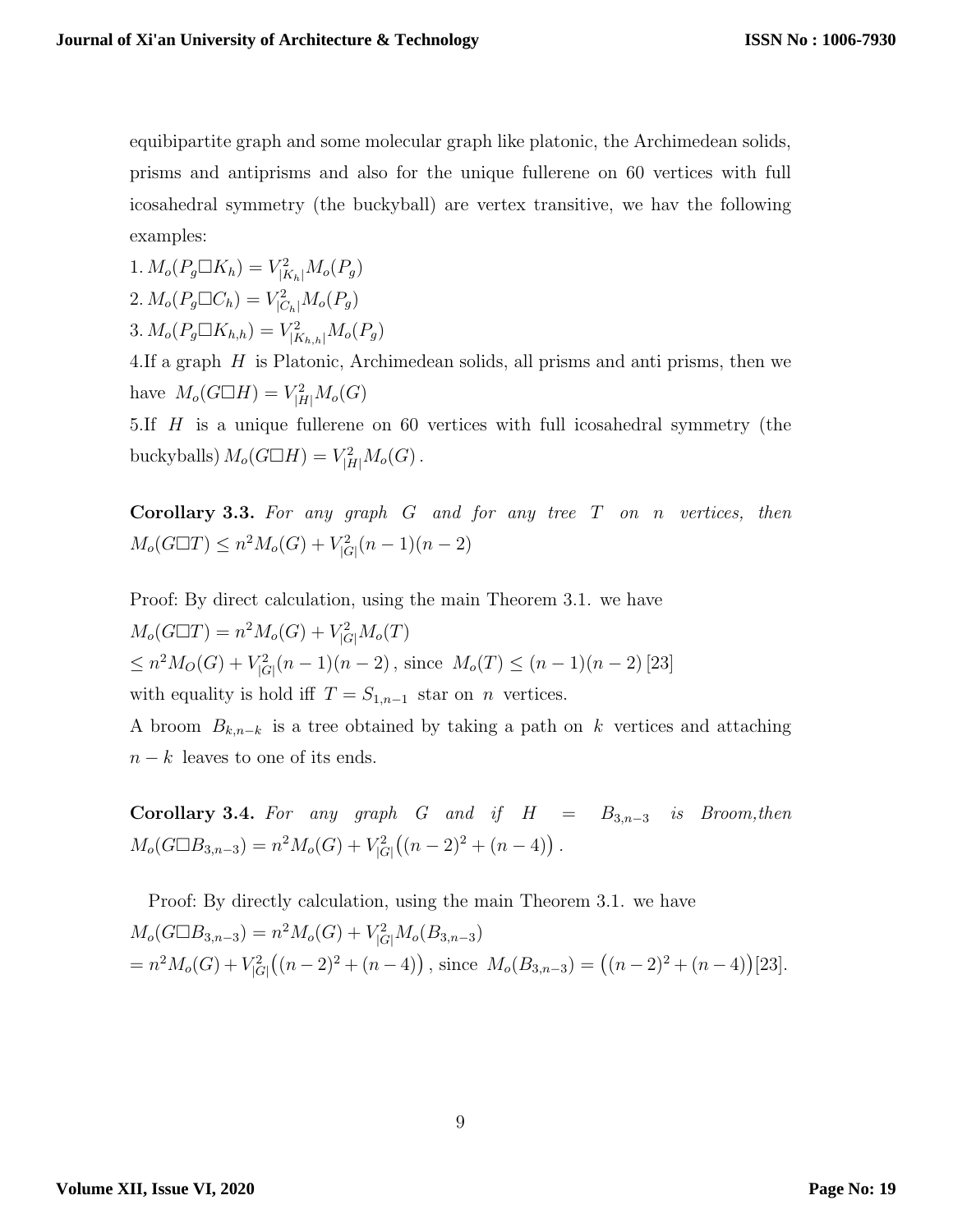## **4 Mostar index of some molecular graphs**

In this section, we consider some of the molecular structures and obtain its Mostar index. One of the many chemical compounds that are useful and necessary for the survival of living organisms are carbon, oxygen, hydrogen and nitrogen. These are helpful for the production of cells in the living organisms. Carbon is an essential element for the formation of proteins, carbohydrates and nucleic acids. The carbon atoms can bond together in various ways, called allotropes of carbon. The well known forms are graphite and diamond. Recently, many new forms have been discovered including nanotubes, buckminster fullerene and sheets, crystal cubic structure, etc. The structure of crystal cubic carbon consist of cubes and some of the its topological indices were discussed in [3, 9]. The molecular graph of crystal cubic carbon  $CCC(n)$  at various level is depicted in Fig. 2(a). To obtain the Mostar index of crystal cubic carbon  $CCC(n)$ , we have consider the following edge partition of all the edges of  $CCC(n)$ . Let  $Q_1$  be the set of 12 edges in the first level,  $Q_j$ be the set of  $96(7)^{j-2}$  edges in all new cubes at *j*-th level and  $R_j$  be the set of  $8(7)^{j-2}$  edges that connects the cubes of *j*-th level to cubes of  $(j-1)$ -th level. As a consequence of the results obtained in [3], we have observe the following as a lemma which is applied in our main result:

**Lemma 4.1.** [9] Let the graph  $G \cong CCC(n)$  be a crystal cubic carbon on *n vertices. Then for any edge*  $e = uv$  *in*  $Q_1$ *,*  $Q_j$  *and*  $R_j$  *of*  $CCC(n)$ *, we have*  $n_u(e) = \frac{16}{21}7^n - \frac{4}{3}$  $\frac{4}{3}$ ,  $n_v(e) = \frac{16}{21}7^n - \frac{4}{3}$ 3  $n_u(e) = \frac{16}{21}7^{n-j+1} - \frac{4}{3}$  $\frac{4}{3}$ ,  $n_v(e) = \frac{32}{21}7^n - \frac{4}{3} - \frac{16}{3}$ 3 7 *<sup>n</sup>−<sup>j</sup> and*  $n_u(e) = 8^{n-j+1}$ ,  $n_v(e) = \frac{32}{21}7^n - \frac{8}{3} - 8^{n-j+1}$  *respectively.* 

**Theorem 4.1.** Let the graph  $G$  be the crystal cubic carbon  $CCC(n)$  with n *vertices. Then the Mostar index of crystal cubic carbon is*  $M_o(CCC(n)) = \frac{512(7^n)(7^n - 6n - 1)}{147}$ 147  $+ 64\left(\frac{(4(7^{n-1})-1)(7^{n-1}-1)}{10}\right)$  $\frac{1}{18}$  $\frac{(7^{n-1}-1)}{2}$  – 2( $8^{(n-1)}$  – 7 (*n−*1)) ) *.*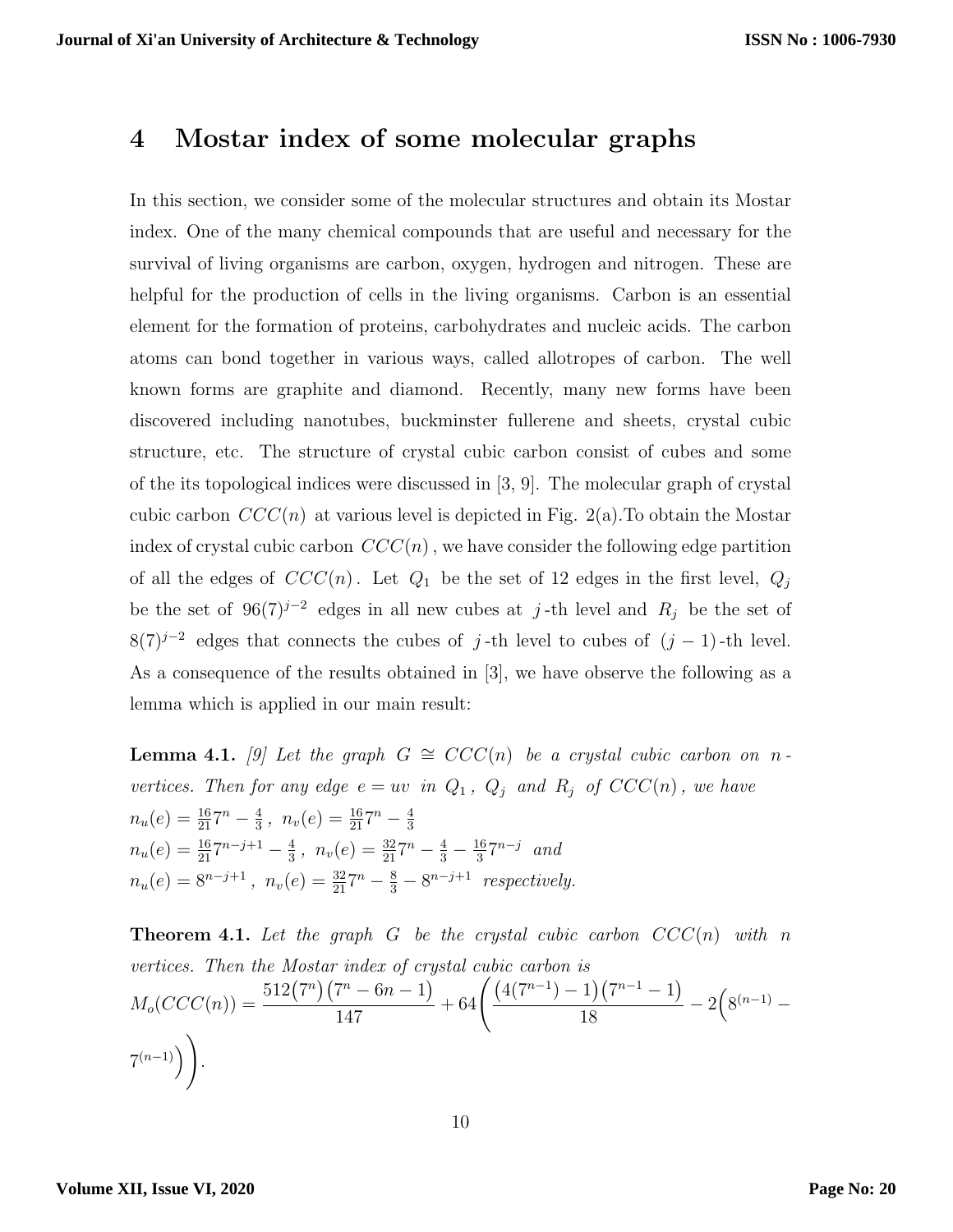Proof:

Since by the definition of Mostar index of graph and by the edge partition of *CCC*(*n*) as discussed above we have,

*<sup>M</sup>o*(*CCC*(*n*)) = <sup>∑</sup> *e*=*uvϵE*(*CCC*(*n*)) *|nu*(*e*) *− nv*(*e*)*|* = ∑ *e*=*uvϵE*(*Q*1) *|nu*(*e*) *− nv*(*e*)*|* + ∑ *e*=*uvϵE*(*Q<sup>j</sup>* ) *|nu*(*e*) *− nv*(*e*)*|* + ∑ *e*=*uvϵE*(*R<sup>j</sup>* ) *|nu*(*e*) *− nv*(*e*)*|* = *Mo*(*Q*1) + *Mo*(*Q<sup>j</sup>* ) + *Mo*(*R<sup>j</sup>* ) .........................(1)

Now to obtained each summation seprately, by using the Lemma 4.1., we have the following  $M_o(Q_1) = 12$  $\begin{array}{c} \begin{array}{c} \begin{array}{c} \end{array} \\ \begin{array}{c} \end{array} \end{array} \end{array}$  $(16)$ 21  $7^n - \frac{4}{2}$ 3  $-\left(\frac{16}{21}\right)$ 21  $7^n - \frac{4}{2}$ 3  $\Bigg) \Bigg|$ = 0 ..........................(2)

$$
M_o(Q_j) = \sum_{j=2}^{n} 96(7)^{j-2} \left| \left( \frac{16}{21} 7^{n-j+1} - \frac{4}{3} \right) - \left( \frac{32}{21} 7^n - \frac{4}{3} - \frac{16}{3} 7^{n-j} \right) \right|
$$
  
\n
$$
= 512 \sum_{j=2}^{g} 7^{g+j-2} \left| \frac{7-7^{j}}{7^{j+1}} \right|
$$
  
\n
$$
= 512 \sum_{j=2}^{n} (7)^{n-3} \left| 2(7^{1-j} - 1) \right|
$$
  
\n
$$
= 1024 \sum_{j=2}^{n} (7)^{n-3} \left| 7 - 7^{j} \right|
$$
  
\n
$$
= 1024 \sum_{j=2}^{n} (7)^{n-2} \left( 7^{j-1} - 1 \right)
$$
  
\n
$$
= 1024(7)^{n-2} \left( \frac{7(r^{n-1}-1)}{6} - (n-1) \right)
$$
  
\n
$$
= \frac{512(7^n) (7^n - 6n - 1)}{147}
$$
  
\nand  $M_o(R_j) = \sum_{j=2}^{n} 8(7)^{j-2} \left| 8^{n-j+1} - \left( \frac{32}{21} 7^n - \frac{8}{3} - 8^{n-j+1} \right) \right|$   
\n
$$
= 64 \sum_{j=2}^{n} (7)^{j-2} \left| 2(8)^{n-j} - \frac{4}{21} 7^n + \frac{1}{3} \right| \dots \dots \dots \dots \dots (4)
$$
  
\nSince  $\frac{4}{21} 7^n > 2(8)^{n-j} + \frac{1}{3}$ , we have  
\n
$$
= 64 \sum_{j=2}^{n} (7)^{j-2} \left( \frac{4}{21} 7^n - (2(8)^{n-j} + \frac{1}{3}) \right)
$$
  
\n
$$
= 64 \sum_{j=2}^{n} \left( \left( \frac{4(7^{n-1}) - 1}{3} \right) (7)^{j-2} - 2 \left( 8 \right)^{(n-j)} (7)^{(
$$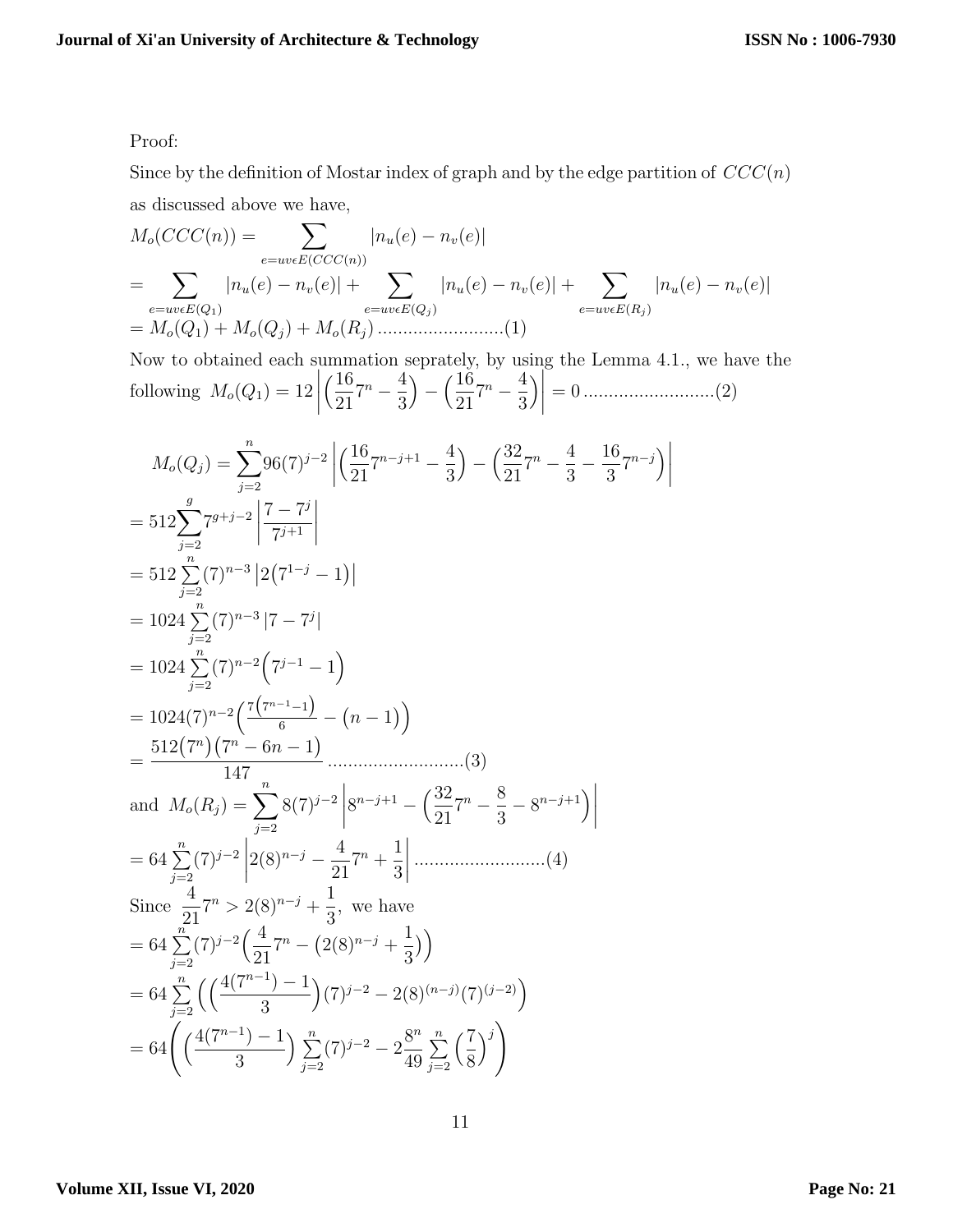$$
= 64 \left( \frac{(4(7^{n-1}) - 1)(7^{n-1} - 1)}{18} - 2(8)^{(n-1)} \left( 1 - \left(\frac{7}{8}\right)^{n-1} \right) \right)
$$
  
= 64 \left( \frac{(4(7^{n-1}) - 1)(7^{n-1} - 1)}{18} - 2\left(8^{(n-1)} - 7^{(n-1)}\right) \right)  
Hence substitute the equations (2), (3) and (4) in (1), we have  

$$
M_o(CCC(n)) = 0 + \frac{512(7^n)(7^n - 6n - 1)}{147} + 64 \left( \frac{(4(7^{n-1}) - 1)(7^{n-1} - 1)}{18} - 2\left(8^{(n-1)} - 7^{(n-1)}\right) \right).
$$

**Theorem 4.2.** *Let the graph G be the Polycyclic Aromatic Hydrocarbons P AH<sup>k</sup> with*  $k \geq 1$ . Then the Mostar index of Polycyclic Aromatic Hydrocarbons  $PAH_k$  is  $M_o(PAH_k) = 6k(3k-1)\left[k(3k+2) - \left(\frac{k(k-1)(2k-1)}{c}\right)\right]$  $\frac{((2k-1)}{6} + k(k-1)\right].$ 

Proof:

Consider the general form of the molecular graph Polycyclic Aromatic Hydrocarbons  $PAH_k$  (  $k \geq 1$  ) with  $6k^2 + 6k$  vertices and  $9k^2 + 3k$  edges. Using the result obtained in [5, 17] by the method of orthogonal cut  $C_i$  for every  $i = 0, 1, 2 \cdots k$ ,  $n_v = i^2 + 2(k+1)i + k$  and  $n_u = 6k^2 + 5k - i^2 - 2(k+1)i$ . From the definition of Mostar index we have the following

$$
M_o(PAH_k) = \sum_{e=uv\in E(PAH_k)} |n_u(e) - n_v(e)|.
$$
  
\n
$$
=6k \sum_{e \in C_k} |n_u(e) - n_v(e)| + 6 \sum_{e \in C_i, i=0}^{k-1} (k+i) |n_u(e) - n_v(e)|
$$
  
\n
$$
= 0 + 6 \sum_{i=0}^{k-1} (k+i) |(i^2 + 2(k+1)i + k) - (6k^2 + 5k - i^2 - 2(k+1)i)|
$$
  
\n
$$
= 6 \sum_{i=0}^{k-1} 2(k+i) |i^2 + 2(k+1)i - 2k - 3k^2|
$$
  
\n
$$
= 6 \left[ 2(k^2 + \frac{k(k-1)}{2}) (3k^2 + 2k) - 2(k^2 + \frac{k(k-1)}{2}) \left( \frac{(k-1)k(2k-1)}{6} + k(k-1) \right) \right]
$$
  
\n
$$
= 6k(3k-1) [k(3k+2) - (\frac{k(k-1)(2k-1)}{6} + k(k-1))].
$$

**Example 4.1** *The Vertex-Mostar index of circumcoronene*  $H_3$ ,  $M_o(H_3) = 1620$  [19]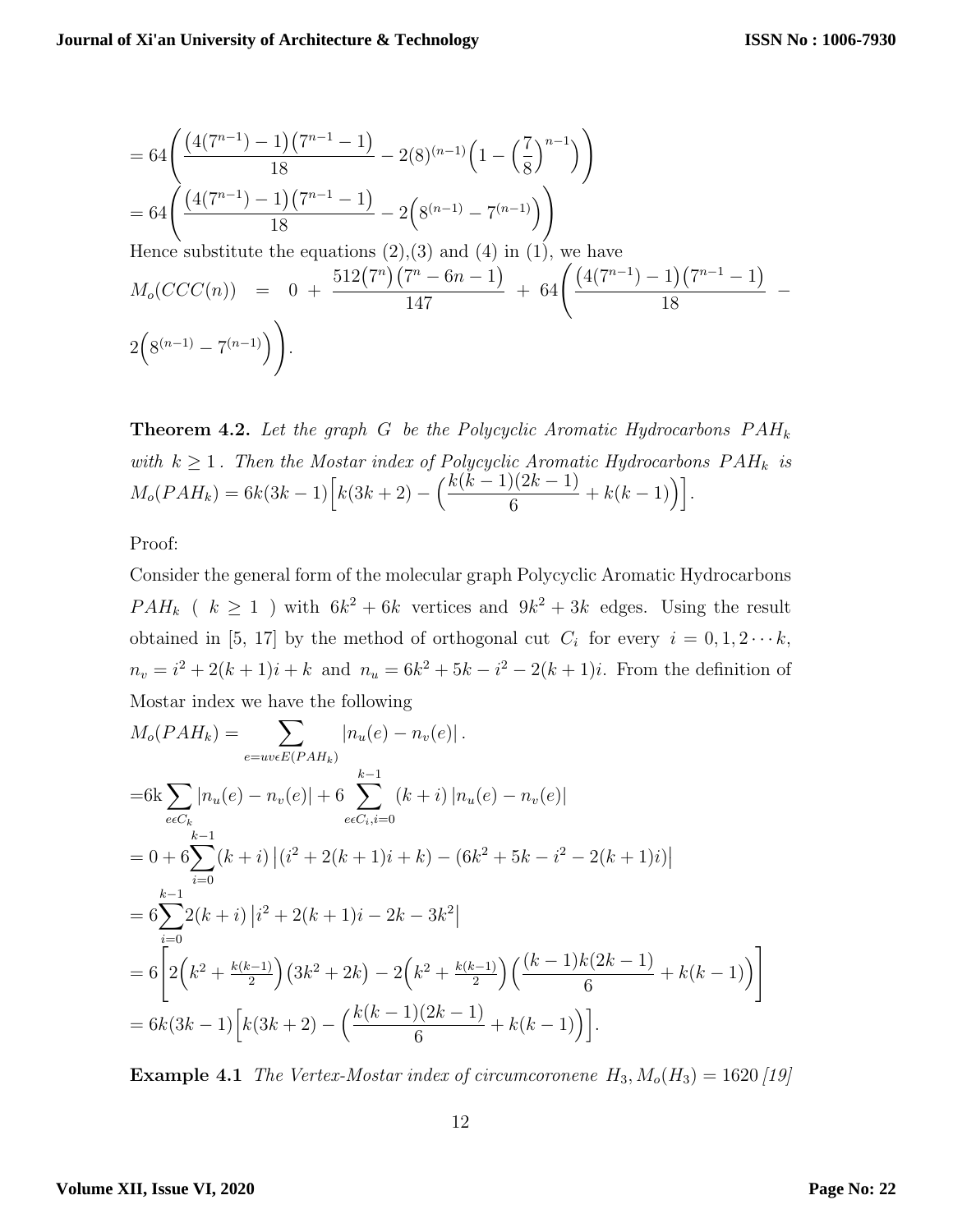*since there exists orthogonal cuts and implies that*  $n_{g_1} = 7, n_{h_1} = 47, n_{g_2} = 16, n_{g_2} = 16$  $38, n_{g_3} = 27, n_{h_3} = 27$ 

*The number of repetition of first second and third orthogonal cuts are equal to 6, 6 and 3 respectively,* [18] Hence,  $M_o(H_3) = \sum$  $e\epsilon E(H_3)$ *|ng*(*e|H*3) *− nh*(*e|H*3)*|* = (6 *∗* 4 *|*7 *−* 47*|*) + (6 *∗* 5 *|*16 *−* 38*|*) + (3 *∗* 6 *|*27 *−* 27*|*)  $=(24 * 40) + (30 * 22) + 0$  $= 960 + 660$  $M_0(H_3) = 1620$ 

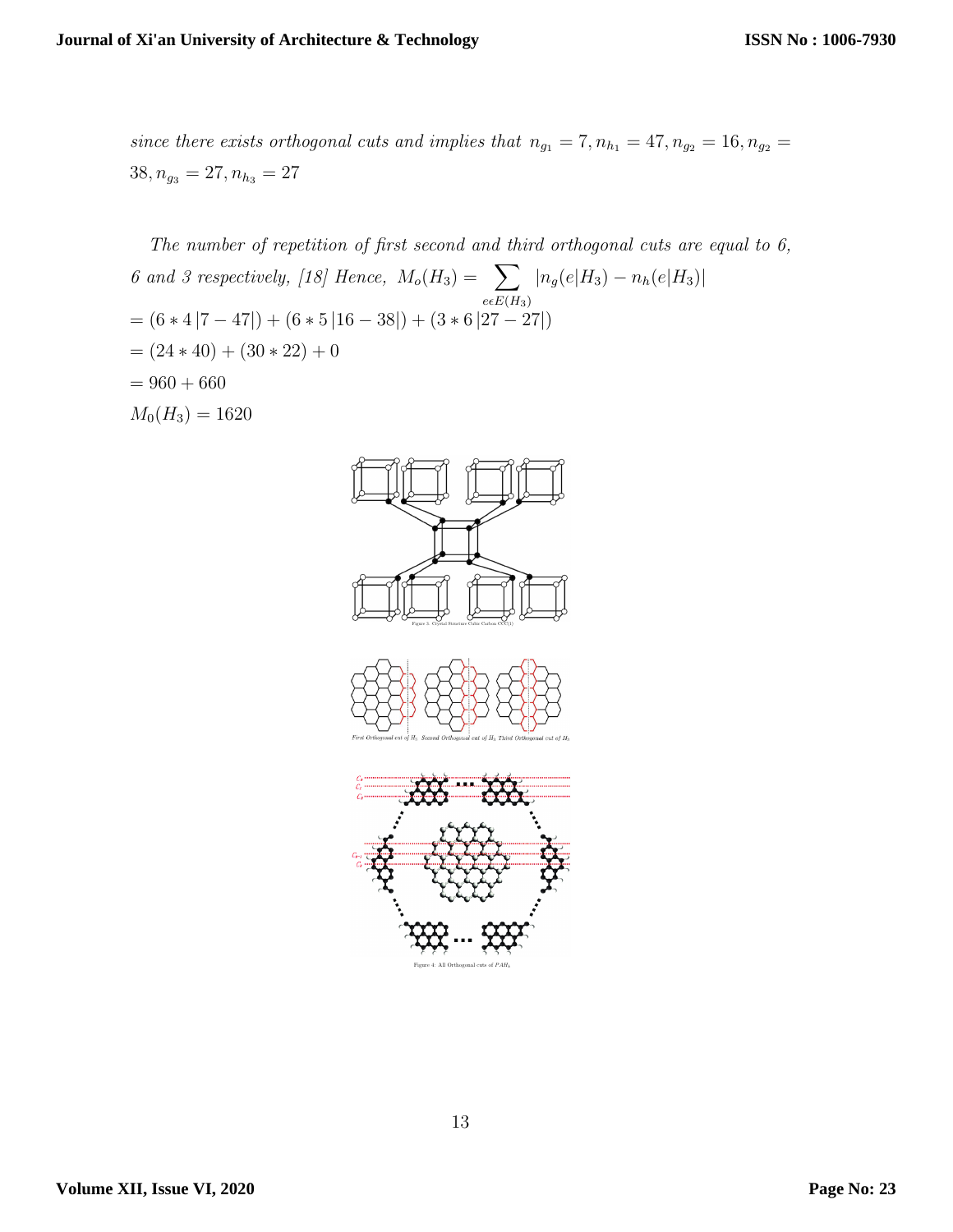## **References**

- [1] Aleksandra Tepeh *Extremal bicyclic graphs with respect to mostar index Applied Mathematics and computation* 355(2019) 319-324 235(2011), 4561 - 4566.
- [2] Arockiaraj M, Clement J, Tratnik N. Mostar indices of carbon nanostructures and circumscribed donut benzenoid systems. Int J Quantum Chem. 2019;e26043.
- [3] Baig A.Q. , Imran M, Khalid W, Naeem M, *Molecular description of carbon graphite and crystal cubic carbon structures*, Can. J. Chem.95, (2017), 674686.
- [4] Doslic.T Furtula. B Graovac.A Gutman.I,MoradiZ.S.Yarahmadi *On vertex degree-based molecular structure descriptors*, MATCH commum . Math,comput. che66.150-154(2014).
- [5] Farahani1.M.R, et. al *Vertex version of pi index of polycyclic aromatic hydrocarbons*  $PAH_k$ , The Pharmaceutical and Chemical Journal, 2016, 3(1) 138-141.
- [6] Ghorbani .M, Rahmani S and Eslampoor M J, *Some New Results on Mostar Index of Graphs*, Iranian J. Math. Chem. 11 (1) March (2020) 33 42.
- [7] Gutman I, *A formula for the Wiener number of trees and its extension to graphs containing cycles*, Graph Theory Notes N. Y. 27 (1994) 915.
- [8] Hayata F and Zhoua B, *On Cacti with Large Mostar Index* Filomat, 33:15 (2019), 48654873.
- [9] Hong yang, Muhammad naeem , Abdul qudair M.Hani shaker and Muhammad karan siddiqui*Vertex Szeged index of crystal cubic Carbon Structure* Journal of Discrete Mathematical Sciences and Crypotography, 22-7 1177-1187
- [10] Kannan. pattabiraman and Kandan.P *Weighted szeged indices of some graph operation*.201 vol.5 No.1(2016).pp25-35.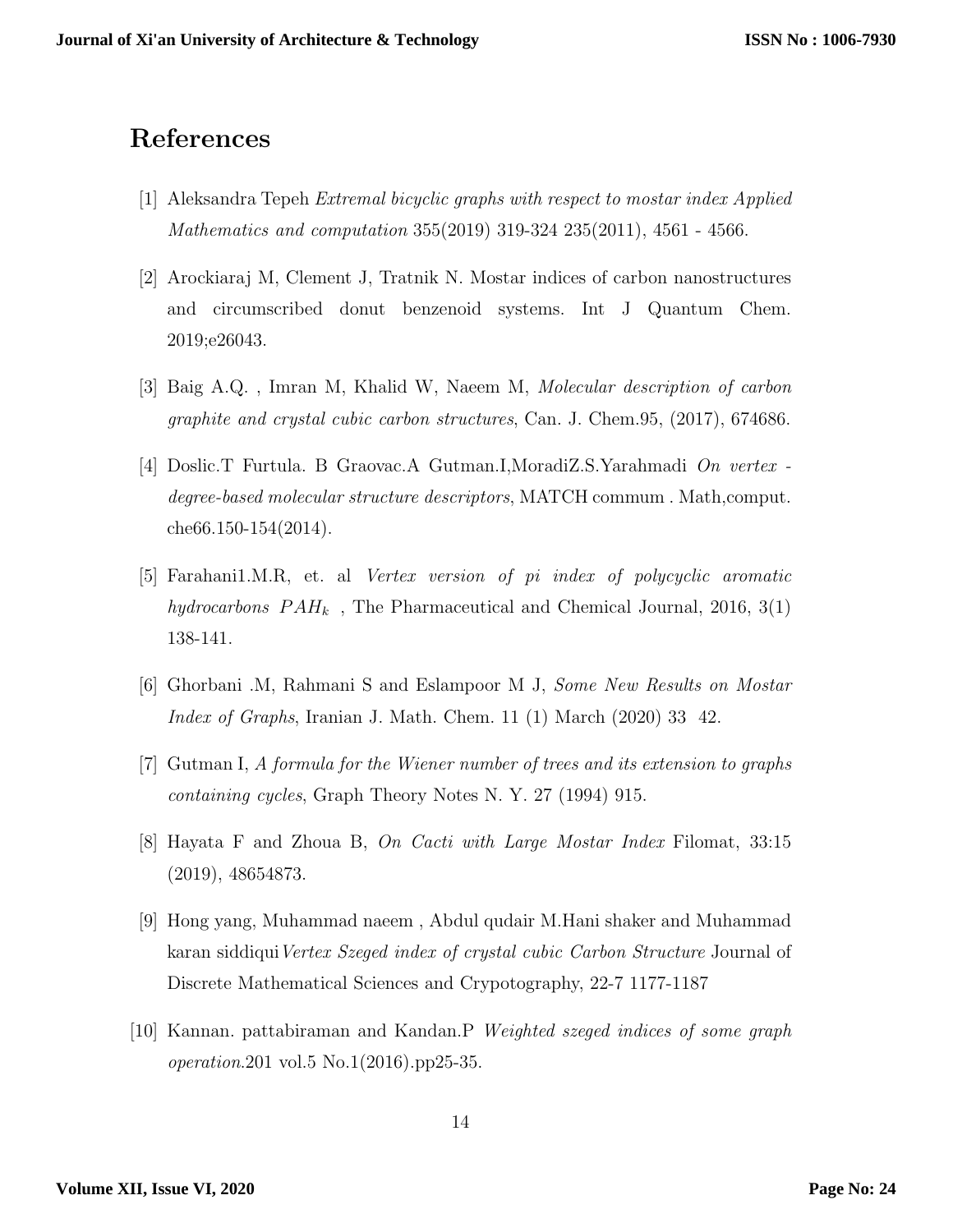- [11] kannan pattabiraman and kandan.P, *weighted szeged indices of some graph operation*, vol.5 No.1 (2016) pp (25-35)page (2251-8665).
- [12] Kla vˇzar.S, *On the PI index: PI-partitions and Cartesian product graphs*, MATCH Commun. Math. Comput. Chem. 57 (2007) 573-586.
- [13] Klavdija kutnar, Aleksander Malnic, Dragan Marusic ,Stefko Miklavic, *Distance -balanced graphs: symmetry conditions*, discrete Mathematics 306(2006) 1881- 1894 28march2006.
- [14] Khadikar, P.V. *On a Novel Structural Descriptor PI* Nat. Acad. Sci. Lett. 23 (2000) 113118
- [15] Khalifeh M.H.; Yousefi-Azari, H.; Ashrafi, A.R. *Vertex and edge PI indices of Cartesian product graphs* Discret. Appl. Math. 156 (2008) 17801789.
- [16] Khalifeh .M.H,Yousefi.H, Ashrafi.A.R *Vertex and edge PI-indices of cartesian Product graphs* 156(2008) (1780-1789)
- [17] Mohammad R. Farahani, Hafiz Rehaman.M , Muhammad K.Jamil,Dac-WonLee *Vertex Version of pi index of Polycyclic aromatic hydrocabons P AH<sup>k</sup>* . The Pharmaceutical and Chemical Journal, 2016, 3(1):138-141
- [18] Muhammmad Reza Farahani,*Computing Edge- PI index and Vertex -PI index of Circumcoronene series of Benzenoid H<sup>k</sup> by use of cut Method* . International Journal ofMathematical Modeling and Applied Computing Vol 1,No.6 sept 2013 PP:41-50
- [19] Niko tranik*Computing the mostar index in networks with application to molecular graphs* .arXiv:1904.04131v1[math.com] 8Apr2019
- [20] padmakarV.Khadikar, pabhakar P.kale,Narian V.Deshpande, Sneha karmarkar and Vijay K.Agrawal, *Novel PI indices of hexgonal chains*,journal of Mathematical Chemistry Vol 29 no.2,2001.